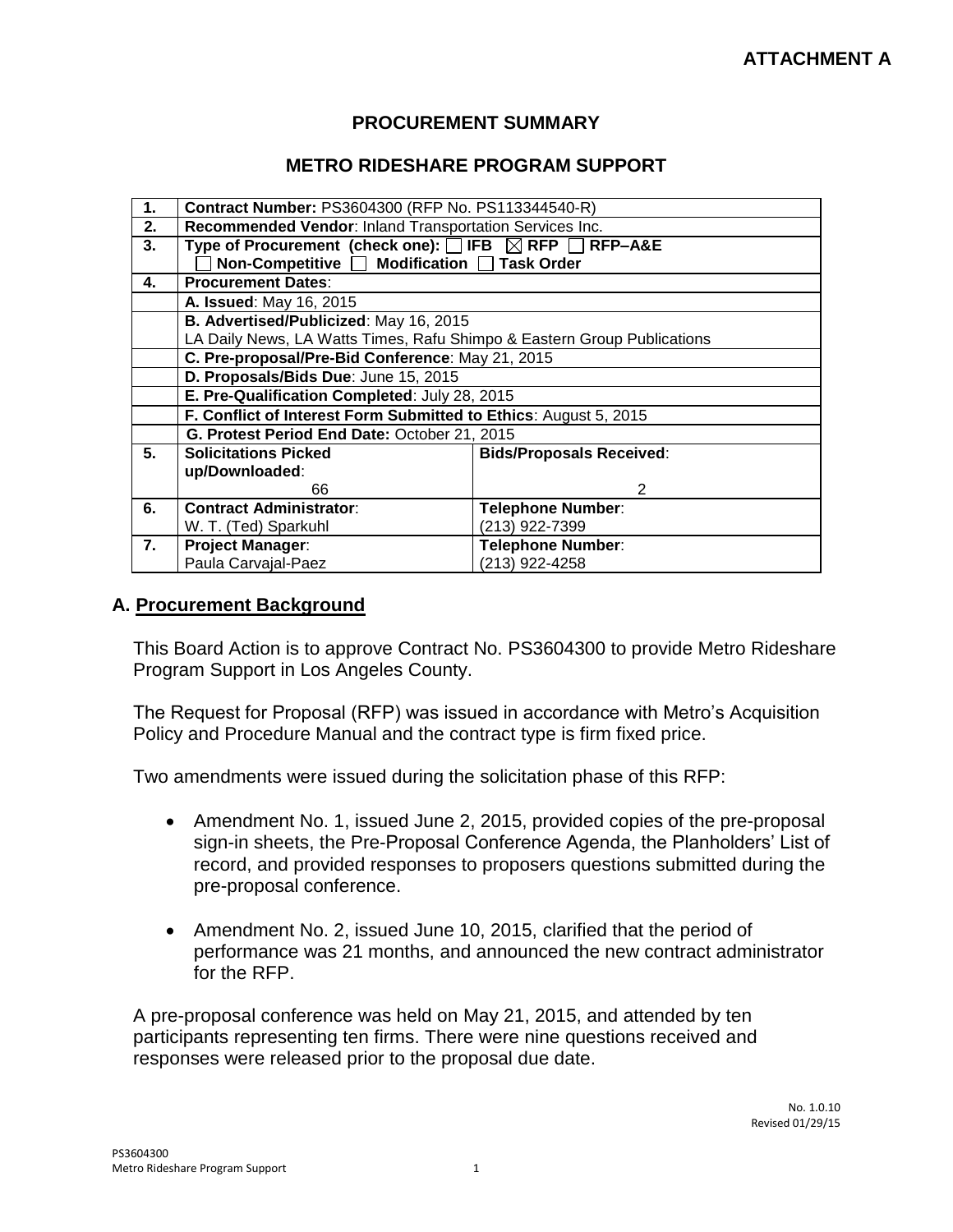A total of two proposals were received on June 15, 2015, from:

- 1. Inland Transportation Services, Inc.
- 2. Steer Davies Gleave

### **B. Evaluation of Proposals/Bids**

A Proposal Evaluation Team (PET) consisting of staff from Metro's Share Mobility & Implementation Program Office, Orange County Transportation Authority and Ventura County Transportation Commission was convened and conducted a comprehensive technical evaluation and review of the proposals received.

The proposals were evaluated based on the following evaluation criteria and weights:

| 1. Qualifications of the Firm                            | 25%        |
|----------------------------------------------------------|------------|
| 2. Staffing and Project Organization                     | 20%        |
| 3. Work Plan                                             | <b>20%</b> |
| 4. Cost Proposal                                         | <b>20%</b> |
| 5. Partnering with Small Business                        | 10%        |
| 6. Partnering with Disabled Veteran Business Enterprises | 5%         |
|                                                          |            |

The evaluation criteria are appropriate and consistent with criteria developed for Metro rideshare program support procurements. Several factors were considered when developing these weights, giving the greatest importance to the qualifications of the firm.

On June 18, 2015, proposals were distributed to the PET. The PET completed the proposal evaluations on July 10, 2015. Based on the evaluation process, Inland Transportation Services, Inc. was determined to be the most qualified firm.

## **Qualifications Summary of Firms within the Competitive Range:**

#### **Inland Transportation Services**

Inland Transportation Services, Inc. (ITS) is a Transportation Demand Management (TDM) consulting firm which employs a staff of 20. The ITS team has a combined total of 257 years of TDM experience. Further, ITS provides rideshare support and services for other county transportation agencies such as Riverside County Transportation Commission (RCTC), San Bernardino Associated Governments (SANBAG) and Orange County Transportation Authority (OCTA) which closely parallel the requirements of outlined in the RFP. ITS has experience managing, and maintaining RidePro since 2001. The ITS team includes two subcontractors, The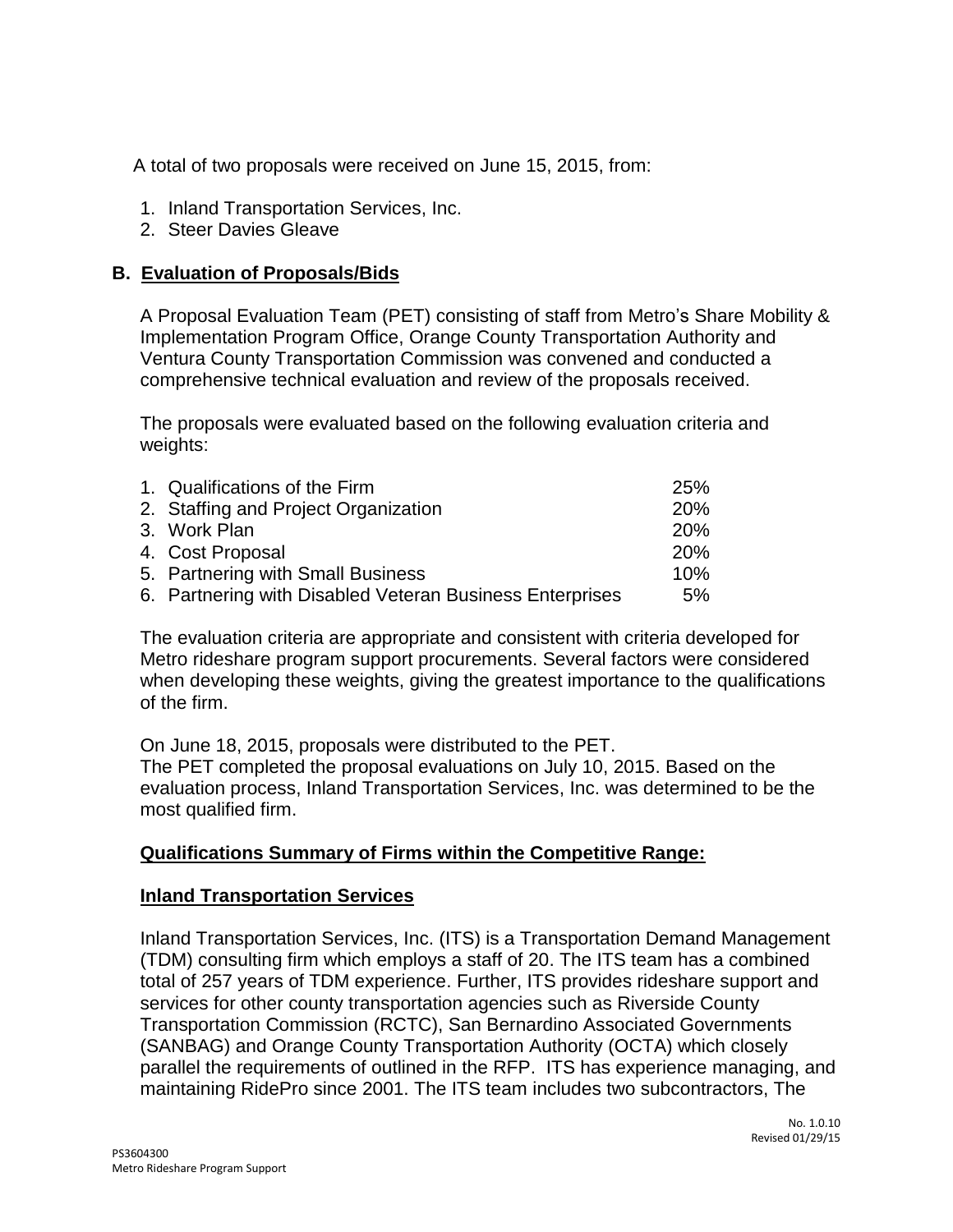Van Stratten Group, Inc., a Metro SBE certified firm and Roger L. Reed, dba The Blue Pyramid, a Metro certified DVBE firm.

Overall, the ITS proposal demonstrated knowledge of the requirements and is prepared with experienced staff with the education, experience and professional credentials to perform the tasks outlined in the Statement of Work.

### **Steer Davies Gleave**

Steer Davies Gleave (SDG) is a transportation consulting firm. SDG has used iCommute software to automate incentives for employers in San Diego, but iCommute does not have the capability to produce AVR and output reports, ride matching results and RideGuides.

SDG proposed recruiting technical staff to train and use the RidePro program if they were awarded this contract. Technical staff members are key to this project and it is unclear if those recruited afterwards would have the experience and expertise to provide adequate support in one month after transition.

|                | <b>FIRM</b>                                 | Weighted<br>Average<br><b>Score</b> | <b>Factor Weight</b> | Average<br><b>Score</b> | Rank           |
|----------------|---------------------------------------------|-------------------------------------|----------------------|-------------------------|----------------|
| 1              | <b>Inland Transportation</b>                |                                     |                      |                         |                |
| $\overline{2}$ | Qualifications of the Firm                  | 91.67                               | 25%                  | 22.92                   |                |
| 3              | <b>Staffing and Project</b><br>Organization | 95.00                               | 20%                  | 19.00                   |                |
| 4              | Work Plan                                   | 93.33                               | 20%                  | 18.67                   |                |
| 5              | Cost Proposal                               | 100.00                              | 20%                  | 20.00                   |                |
| 6              | <b>Partnering with Small Business</b>       | 50.00                               | 10%                  | 5.00                    |                |
| $\overline{7}$ | Partnering with DVBE                        | 100.00                              | 5%                   | 5.00                    |                |
| 8              | <b>Total</b>                                |                                     |                      | 90.59                   | 1              |
| 9              | <b>Steer Davies Gleave</b>                  |                                     |                      |                         |                |
| 10             | <b>Qualifications of the Firm</b>           | 81.67                               | 25%                  | 20.42                   |                |
| 11             | <b>Staffing and Project</b><br>Organization | 76.67                               | 20%                  | 15.33                   |                |
| 12             | Work Plan                                   | 80.00                               | 20%                  | 16.00                   |                |
| 13             | Cost Proposal                               | 85.60                               | 20%                  | 17.12                   |                |
| 14             | <b>Partnering with Small Business</b>       | 50.00                               | 10%                  | 5.00                    |                |
| 15             | Partnering with DVBE                        | 100.00                              | 5%                   | 5.00                    |                |
| 16             | <b>Total</b>                                |                                     |                      | 78.87                   | $\overline{2}$ |

The following is a summary of PET scores: